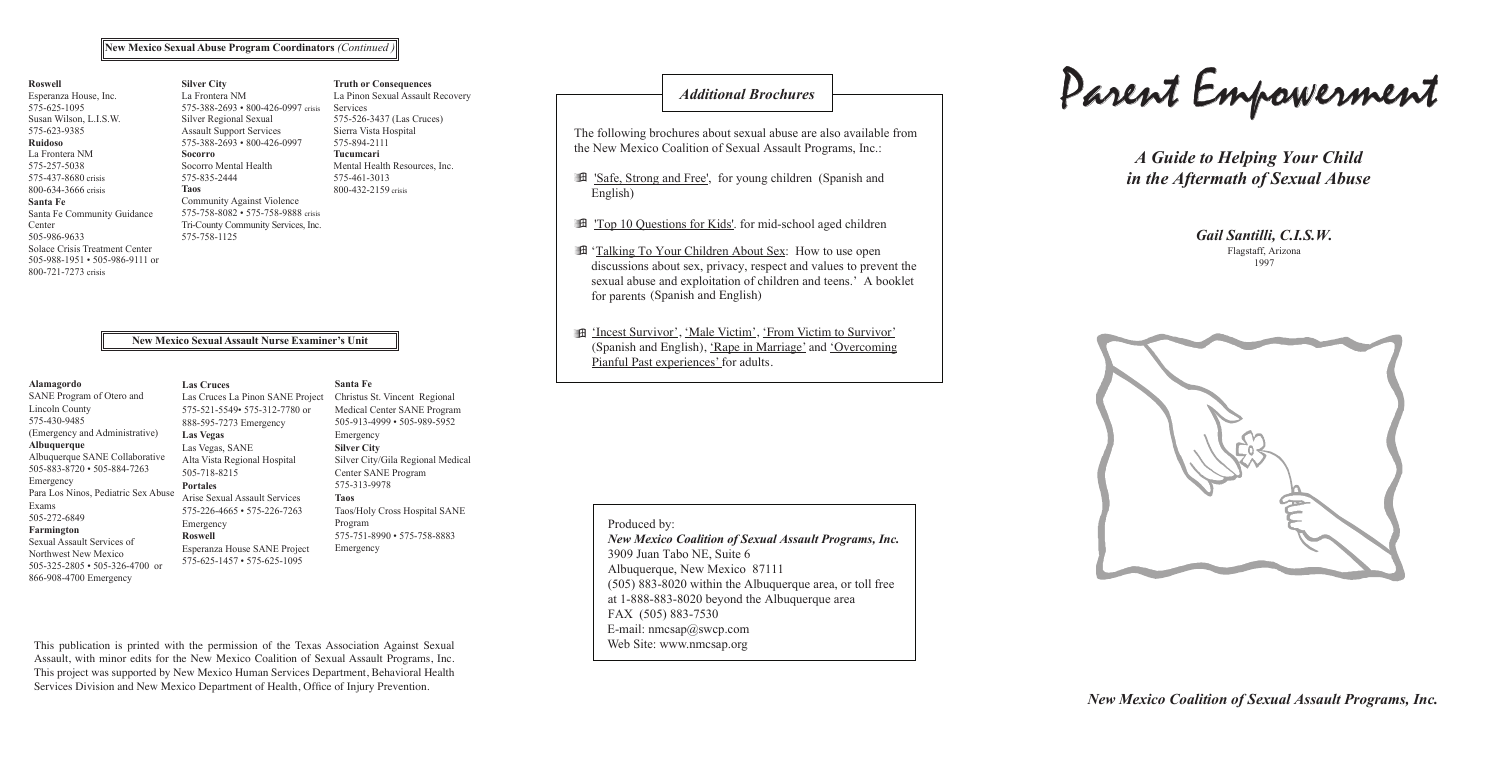counselors trained to help survivors of sexual abuse. You may decide you want to talk with someone over the phone before you can go in to see them. You may want to join a group for incest survivors. Either way, find a therapist who believes your feelings and memories. Give yourself the time and compassion. You will need both.

*'No matter what is true of your past, the world is in need of your best contributions. You can only give your best by becoming your best self; and this is only possible if you consider yourself deserving of emotional he aling.', (Betty Caponera , Ph.D., Overcoming Painful Past Experiences')*

#### **New Mexico Sexual Abuse Program Coordinators**

#### **Alamogordo** La Frontera NM 575-437-7404 **Albuquerque** 505-266-7711 Para Los Ninos 505-272-6849 Agave Health 505-338-3320 Adolescents 272-2190 • 272-2800 After 5pm Sequoia Adolescent Treatment Center 505-344-4673 **Anthony** Valle del Sol 575-882-5101 **Artesia** Counseling Associates 575-623-1480 **Bernalillo** Valle del Sol 505-867-2383 **Carlsbad** Carlsbad Mental Health 575-885-4836 **Clayton** Tri-County Community Services, Inc. 575-374-2032 **Clovis Deming**

575-546-2174 800-426-0997 crisis

### $\vert$  *Note to parents*  $\ldots$

Both boys and girls experience sexual abuse and all sections of this informational brochure and an sections of this informational orderate<br>apply equally to boys and girls. In an effort to make this brochure reader friendly, the use of both genders are alternated so that one gender is used at a time per paragraph. both boys and give experience sexual abuse  $\frac{1}{2}$  Both boys and girls

and all sections of this information of the section of the section of the section

apply to boys and given by the following to boys and given by  $\mathcal{L}_\mathcal{D}$ 

Rape Crisis Center of Central NM Programs for Children & Mental Health Resources, Inc. 575-769-2345 • 800-432-2159 La Frontera NM **Espanola** Ana Guldan 505-927-6587 PMS Valley Community Health Center 505-747-7400 Tewa Women United 505-747-3259 **Estancia** Valle del Sol 505-384-0220 505-865-4739 crisis **Farmington** Desert View Family Counseling Center 505-326-7878 Farmington Community Health Center (PMS) 505-566-0345 Sexual Assault Services of Northwest New Mexico 505-325-2805 **Ft. Sumner** Mental Health Resources, Inc. 575-769-2345 877-579-8001 crisis **Gallup** Western NM Counseling Services 505-863-3828 800-649-0181 crisis **Grants** Valle del Sol 505-287-7985 • 800-287-0212 **Hobbs** Guidance Center of Lea County 575-393-3168 575-393-6633 crisis 575-392-0966 for adolescents **Las Cruces** La Frontera NM 575-647-2830 La Piñón Sexual Assault Recovery Services 575-526-3437 888-595-7273 crisis

*The Peace of Wild Things P<sub>g</sub>o and ite down where the wood drake*<br>*I go and ite down where the water, and the great heron feeds. I* come into the peace of wild things *i* come into the peace of maximizer into the presence of maximizer. *I I above the lines will go emoligin* of grief. I come into the presence of still water. *restriangleright.* The *interior included presence by start water*. *I'ma I feet above the the day bind stars*<br>waiting with their light. For a time which with their light. The with the super *of grief. I come into the presence of still water. I rest in the grace of the world, and am free. When despair for the world grows in me* and I wake in the night at the least sound *in fear of what my life and my children's lives may be, I* go and lie down where the wood drake

#### **Las Vegas**

NM Behavioral Health Institute at Las Vegas Community Based Services 505-454-5134 • 505-425-1048

**Lordsburg** La Frontera NM 505-542-3304

**Los Alamos** Los Alamos Family Council 505-662-3264 • 505-662-4422 crisis

**Los Lunas** Agave Health 505-866-2300 Valle del Sol 505-865-3350 • 505-865-3359 crisis **Lovington** Guidance Center of Lea County 575-396-3818 **Portales** Arise Sexual Assault Services 575-226-4665 • 575-226-7263 Mental Health Resources, Inc. 575-769-2345 (Clovis) • 800-432-2159 crisis

#### **Raton**

Tri-County Community Services, Inc. Mental Health Clinic 575-445-2754

#### **Reserve**

Border Area Mental Health Services, Inc. 575-533-6649

#### **Rio Rancho**

Rio Rancho Family Health Center 505-896-0928 • 888-920-6333 crisis Rio Rancho Valencia Counseling 505-891-2990

#### **Roswell**

Turquoise Health and Wellness 575-623-1480



### *The Peace of Wild Things*

*--Wendell Berry*

*The Peace of Wild Things*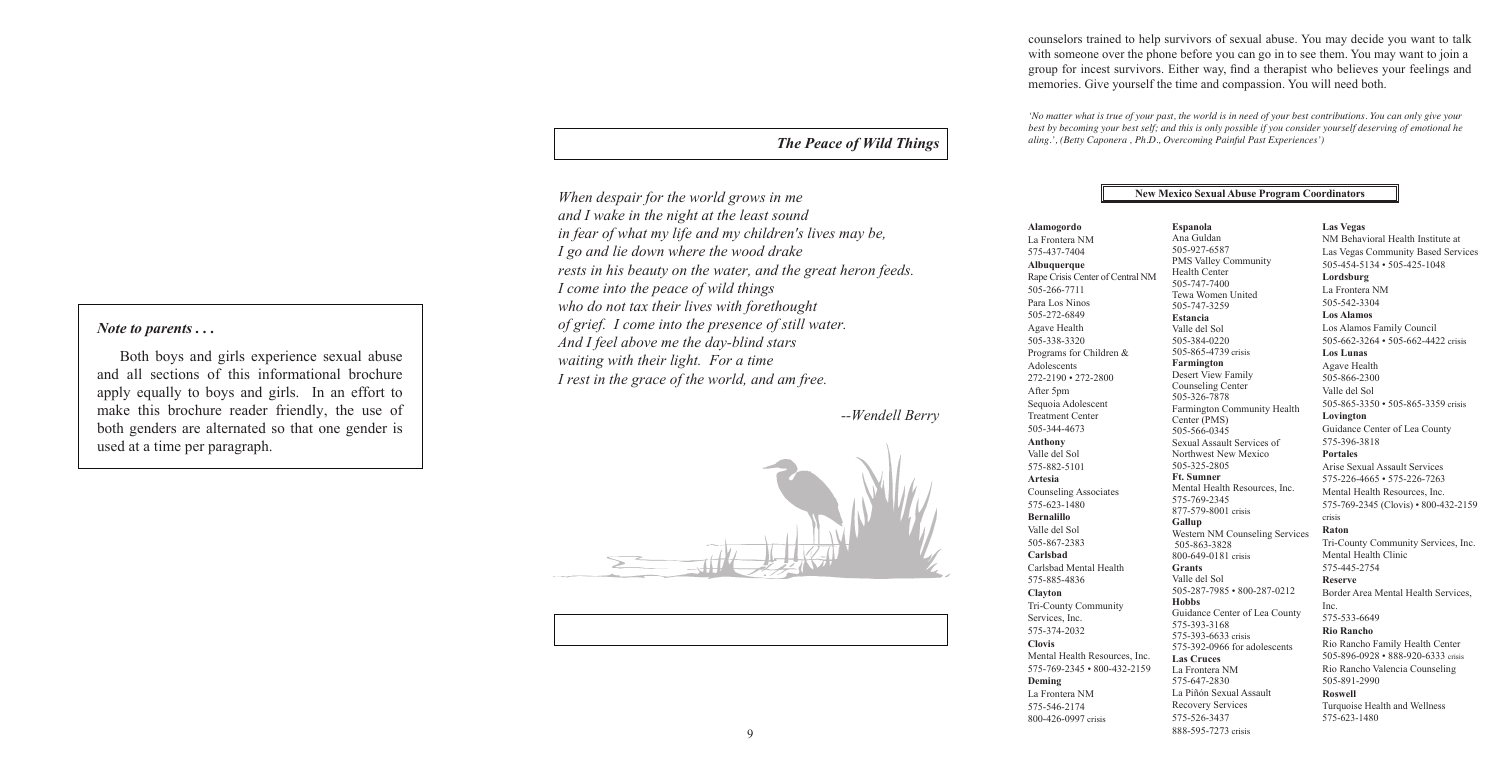### *Normalize Normalize*

*Have I .... Have I ....*

*Normalize*

- **Have I ...**<br> $\Box$  Established a routine and set of rules for behavior and expectations that is followed at our house?
- $\Box$  Taught my child how to make and keep friends and  $\Box$ created a place where my child can socialize with her created a place where my child can socialize with her friends? friends?
- $\Box$  Created opportunities for my child to get involved in  $\Box$ Created opportunities for my child to get involved in activities outside my home that he can be successful in?  $\frac{1}{2}$  activities outside my home that he can be successful in?  $\overline{r}$  cre
- $\Box$  Become involved in my child's social and school activites in a supportive way?

activites in a supportive way?

activites in a supportive way?

### *Myself Myself*

*Have I....* 

- $\Box$  Found the help needed for myself and my family?  $S$ upport group Counselor/therapist
- $\Box$  Made a plan for how I will take care of myself? Friendships Friendships Religious involvement Physical exercise Other \_\_\_\_\_\_\_\_\_\_\_\_\_\_\_\_\_\_\_\_\_\_\_\_\_\_\_ Physical exercise Other \_\_\_\_\_\_\_\_\_\_\_\_\_\_\_\_\_\_\_\_\_\_\_\_\_\_\_ Physical exercise  $\mathbf{F}$ rendships Friendships<br>Religious involvement Religion
- $\Box$  Committed to providing whatever is necessary to my child's recovery: transportation to services or appointments, cooperation with agencies/courts, advocacy for my child's needs?
- $\Box$  Laughed or smiled about something today?

; Laughed or smiled about something today?

#### Parent Empowerment Parent Empowerment Parent Empowerment Parent Empowerment

*A Guide to Helping Your Child A Guide to Helping Your Child in the Aftermath of Sexual Abuse* 

*in the Aftermath of Sexual Abuse*

*in the Aftermath of Sexual Abuse*

You may be feeling as though your lives will never be the You may be feeling as though your lives will never be the same. You may be wondering what the effect of molestation will be on your child and whether there is anything you can do to help. Parents sometimes feel left out of the recovery process. Beyond providing transportation and information to the professional agencies or helpers, parents often say they feel helpless or isolated in their desire to make things better for their child. child.  $\mathfrak{a}$ .  $\epsilon$ inings or isolated in the things better for the things better for the things better for the things between  $\epsilon$ 

rents can and should play vital roles during this time of their child's life. Parental support and involvement which acknowledges the abusive events AND participates in the healing process is crucial to a child. While many children need and benefit from therapy by a qualified professional, therapy has limitations: it occurs for an hour a week (at best), and it doesn't (or shouldn't) last forever. It is parental intervention which can provide the most powerful and lasting benefit to a child.  $\overline{c}$ Parents can and should play vital roles during this time of

is booklet is intended for you to use ideally with an established professional program: either individual, family, and/or group therapies. It is a starting point for parents to begin to meet their child's needs in the aftermath of an upsetting and unique childhood experience such as sexual abuse. With guidance, information, and support, you CAN help your child. provide the most powerful and lasting benefit to a child. This booklet is intended for you to use ideally with an provide the most powerful and lasting benefit to a child.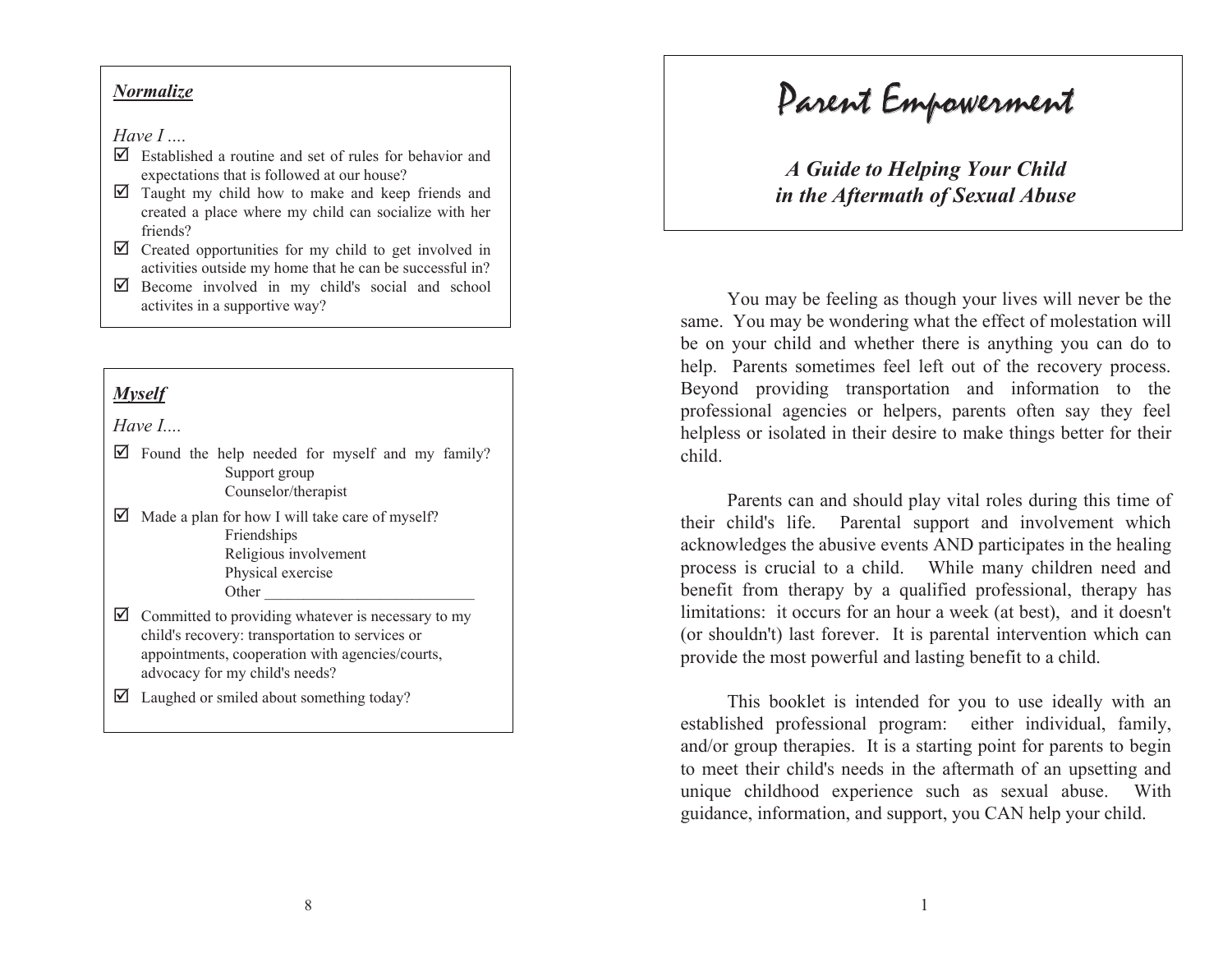#### *Keeping Your Child Safe Keeping Your Child Safe Keeping Your Child Safe Keeping Your Child Safe*

### *Set Boundaries*

Your child has experienced a violation of her body integrity by being molested. It is important that you re-establish her sense of her body as belonging only to her, of being special and beautiful because she is special and beautiful, not because an adult is interested in her genitals. You can do this by teaching, setting an example, and creating everyday opportunities for her to experience her body as private and in her own control.

experience her body as private and in her own control. experience her body as private and in her own control. dressing, toileting, bathing, and general physical handling of each others' bodies in the family. Examples of this would be closed door policies, prohibitions against open nudity or underwear/skimpy clothing, careful monitoring of video and TV viewing for sexual or violent content, and rules about touching that are clear to everyone (for example, in playful situations, when someone says "Stop", it means STOP and must be respected). The adults, older siblings, and guests in the household must be expected to follow these standards as well. Set clear standards for modesty and privacy in areas of

closeness and affection, hugs and kisses are vital, be aware of whether you are overly physical with your child. Encourage your child to "do for himself" the things that he is capable of; as he is developmentally ready to comb his own hair, wash his body, zip his jacket -- let him! Encourage independence in daily self-care, sleeping, and activities with playmates. Your child may not let you know he is ready for these things until you send him messages that you know he can do "for himself". must be expected to follow these standards as well. Be mindful of how you handle your child's body: while

Sexual abuse is only one series of events in a child's life. It is all the other experiences with loving, healthy people, a consistent environment, openness and accurate information that will be helpful to your child. Insist on competent professional helpers for both yourself and your child, and be actively involved and positive about the process. involved and positive about the process. involved and positive about the process.  $Y$  are the key player in  $Y$  are the key player in  $\mathcal{S}$  healing. Empower child

YOU are the key player in your child's healing. Empower yourself with knowledge and healthy self-care and support: hopefulness, courage, and healing will follow.

## ; *PARENTAL "TO DO" CHECKLIST* ; *PARENTAL "TO DO" CHECKLIST* ; *PARENTAL "TO DO" CHECKLIST*

### *Boundaries Boundaries Boundaries Have I....*

#### *Have I.... Have I.... Have I....*  $\mathbf{v}$  about  $\mathbf{I}$

- $\overline{\mathbf{z}}$  Explained clear rules about modesty in dressing, bathing, Explained cical fulles about modesty in dressing, bathing, toileting, sleeping, and clothing?
- $\triangledown$  Thought about how we touch each other in our family, to show affection, anger, or to discipline?
- $\triangleright$  Ensured that neighbors, sitters, guests, and other family Ensured that hetghoots, stitels, guests, and other failing members respect my rules about modesty and touching?
- $\triangledown$  Encouraged my child to "do for himself" the things he can? can?  $\boxtimes$  Encouraged my child to "do for himself" the things he can?
- $\boxtimes$  Monitored the things my child is exposed to: TV, momorca inclusions, magazines, people?
- $\Box$  Given my child opportunities to experience success in  $\Box$ developing a skill or having responsibility that contributes to her sense of well being?

### *Sex and Safety Sex and Safety Sex and Safety Have I....*

#### *Have I.... Have I.... Have I....*  $\mathbf{v}$  and  $\mathbf{v}$

- Read sex education materials with my child?
- $\overline{\mathbf{z}}$  Educated my child about basic information about body  $\overline{\mathbf{z}}$ parts/functions, and normal sexual development?
- $\boxtimes$  Taught my child what to do in confusing or frightening sexual situations? sexual situations? sexual situations?  $\boxed{\blacksquare}$  Taught my child what to do in confusing or frightening sexual situations?
- $\Box$  Listened when my child gives me clues that he needs to  $\Box$ talk about sexual or safety issues? talk about sexual or safety issues? talk about sexual or safety issues?

7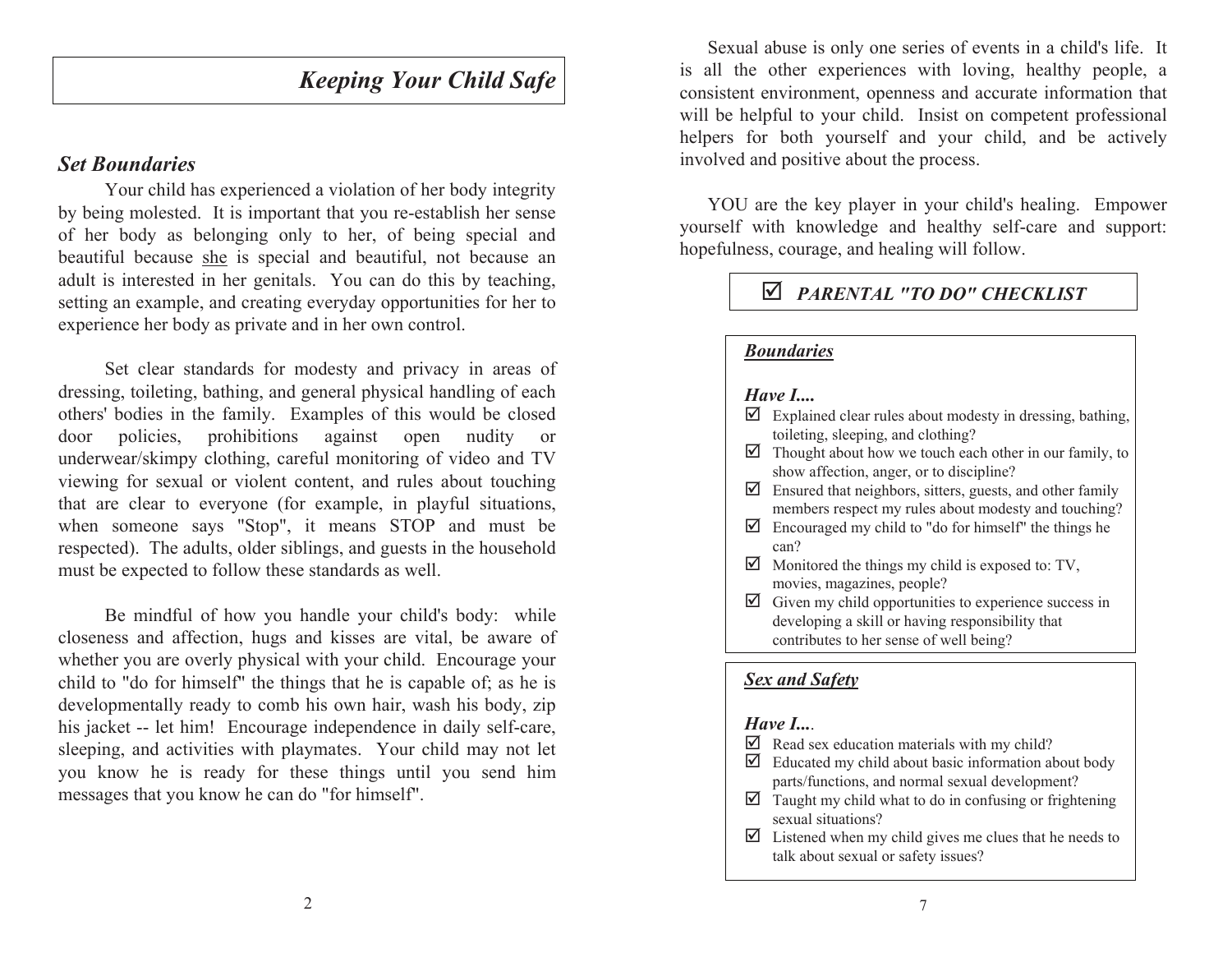feeling of joy or peace -- whatever "fits" with your lifestyle and beliefs, is what you need to make time for.  $\mathcal{L}$  is what you need to make time for. beliefs, is what you need to make time for.  $\sigma$  beliefs, is what you need to make three  $\sigma$ .

Make an actual plan of how you will take care of yourself during this time of distress. Write down the top five things that help you feel a sense of contentment or enable you to relax (a hot bath, visiting friends, an evening free of responsibility, etc.) and schedule to do at least one of them each week. Often parents are sened to do at least one of them each week. Onen parents are<br>so tired and busy with taking care of others and getting necessary things done, that they lose sight of what they need to sustain their own sense of well-being. Without it, parents are much less own sense of wen being. Without it, parents are much less<br>effective in their efforts to help their child. effective in their efforts to help their child. own sense of well-being. Without it, parents are much leffective in their efforts to help their child. effective in their efforts to help their child.

> *Make time... Make time...*<br> $\ddot{Q}$  to be still;  $\ddot{\mathbf{\Omega}}$  to be active;  $\leftrightarrow$  to be active;<br> $\leftrightarrow$  to laugh as much as possible;  $\ddot{\varphi}$  to laugh as much as possible,<br> $\ddot{\varphi}$  to be around people who respect, support, and love you;  $\ddot{\cdot}$  to be around people who respect, support, and love you,  $\ddot{\cdot}$  to respect, support, and love the people around you. 5 to respect, support, and love the people around you.  $\div$  to be around people who respect, support, and love you.  $\sim$  to respect, support, and love the people around  $\sim$

"Bad things" happen, children get hurt, people feel pain: these are facts of life. For many children, sexual abuse is part of this reality. The challenge for a parent whose child has been molested is to sustain a sense of hopefulness in the future, and to simply "keep on going". The more successful you are in doing this, the more resilient your child will be. Remember, for your child to have that sense of security and well being that you want for him, he has to first sense that it exists within you, and see it for him, he has to first sense that it exists within you, and see it working in your life. working in your life. working in your life. for him, he has to first sense that it exists within you, and see for him, he has to

"Bad things" happen, children get hurt, people feel pain:

As your child sees you re-gaining control over your emotions, your schedule, your everyday relationships, it will convey to her that normalcy is possible. When this is believed by your child, any stigma she feels will be minimized and she can your child, any stigma she feels will be minimized and she can<br>begin to feel hopeful about her own abilities and future. begin to feel hopeful about her own abilities and future. your child, any stigma she feels will be minimized and she can begin to feel hopeful about her own abilities and future.

Provide her with opportunities to use her body in physical ways that emphasize its strength and power in age appropriate ways that emphasize its strength and power in age appropriate<br>ways (versus age inappropriate sexual power or as an object to be dominated or used for others' needs). Examples of this would be gymnastics, martial arts, or mastery of a skill involving her hands or movement. Responsibilities for household chores, so long as the chores are age appropriate, provide opportunities for children to use their physical and mental abilities to contribute to the family well being. Care for animals or activities involving animals or plants is also a way for children to understand the way in which care giving and being in a position of responsibility over something more very something more values of the position of responsibility over something more from within through gentleness and nurturing and does not have from within through gentleness and nurturing and does not have be displayed through force and physical manipulation. to be displayed through force and physical manipulation. from within through gentieness and nurturing and does not have to be displayed through force and physical manipulation. to be displayed through force and physical manipulation.

# *Sex and Safety Education Sex and Safety Education Sex and Safety Education* This is one of the most powerful tools you can give your

**Sex and Safety Education**<br>This is one of the most powerful tools you can give your children: information about their bodies, their rights, and their responsibilities. However you do it, just do it! There are many books and resources from which to choose. Use materials that "fit" with your own values and beliefs. Some materials are designed only to give information and it's up to you to provide the background. Other materials provide both information and their own interpretations, perhaps reflecting certain moral beliefs or standards. You would not send your children out into the world without knowing how to safely cross a street, or without accurate information about what to do if they come upon a match or a handgun. Likewise, information about sex and safety will not frighten them. Knowledge does the a safety will not frighten them. Knowledge does the<br>posite: when they know what to do, it helps children feel cure and empowered.  $\frac{1}{2}$  and  $\frac{1}{2}$  know what to do, it helps children feel secure and empowered. and safety will not frighten them. Knowledge does the<br>opposite: when they know what to do, it helps children feel secure and empowered. secure and empowered. opposite: when they know what to do, it helps children feel opposite: when they k

Children need to know the basics of normal sexual development, along with tools to keep themselves safe. Only discussing these things with trusted adults, can a child learn by discussing these things with trusted adults, can a child learn by discussing these things with trusted adults, can a child learn by discussing these things with trusted adults, can a child learn<br>to trust to trust